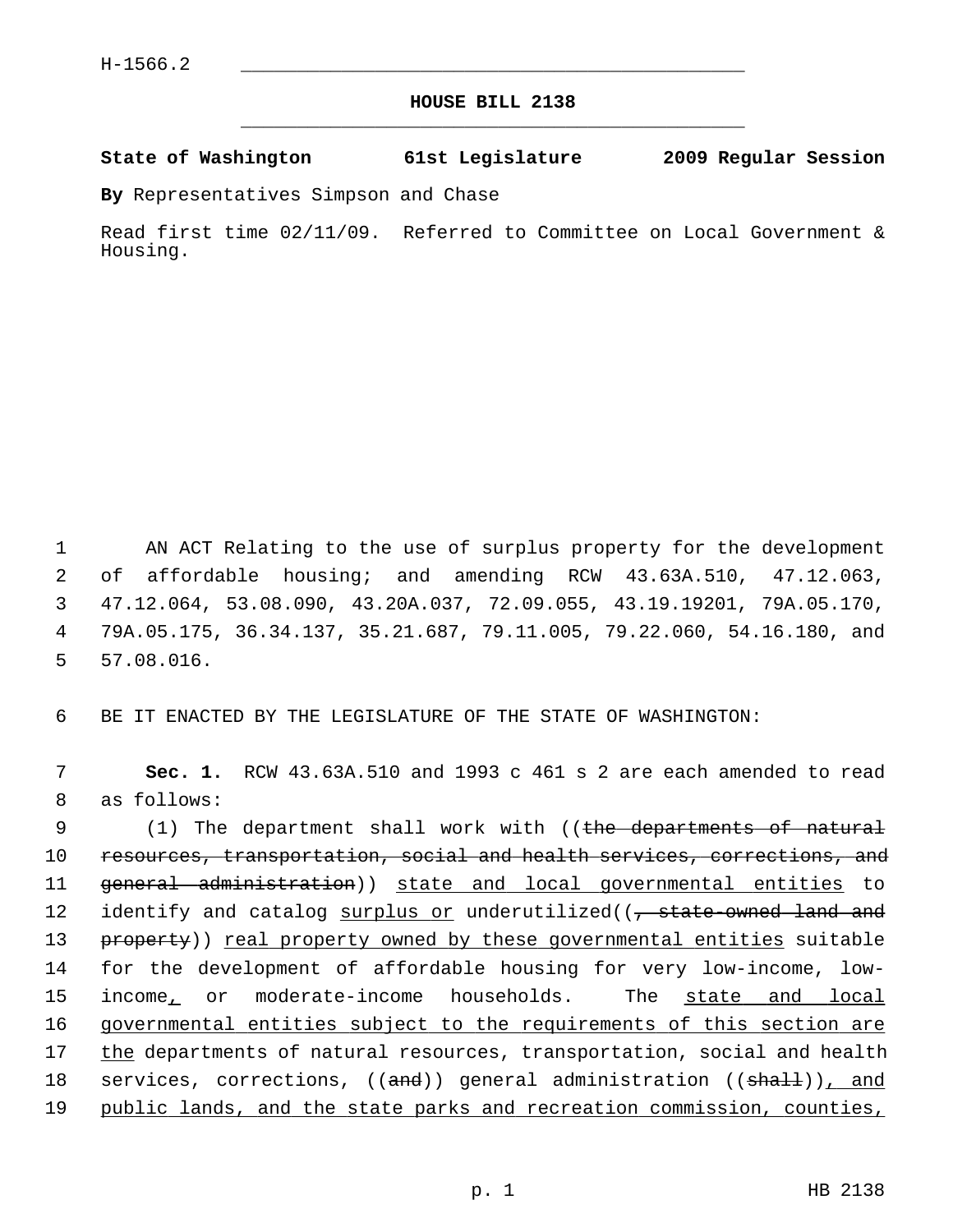cities, towns, port districts, water-sewer districts, and public utility districts. These governmental entities must provide an 3 inventory of surplus or underutilized real property that is owned or 4 administered by each ((agency)) governmental entity and is available 5 for lease or sale. Each inventory must contain descriptive information about each property that includes, if known, the contact information for the property and the location, approximate size, sale or lease price and terms, and current zoning classification of the property. Each inventory must be updated at least once a year, and printed and electronic copies of each inventory must be provided upon request. The 11 inventories ( $(\text{shalt})$ ) must be provided to the department by November 1, 12 ((1993)) 2009, with inventory revisions provided each November 1st 13 thereafter.

14 (2) Surplus property for sale by the governmental entities subject to the requirements of this section, and which is suitable for the development of affordable housing, must be offered for at least the first one hundred eighty days after its availability for sale, exclusively to eligible organizations, for the purpose of developing 19 affordable housing. Eligible organizations have the right of first opportunity to purchase these surplus properties, under reasonable option and purchase conditions, in return for a commitment to provide affordable housing for at least thirty years. Governmental entities subject to this section have the sole authority to determine: (a) Whether or not property is surplus; (b) whether or not the property is suitable for the development of affordable housing for very low-income and low-income persons or families; and (c) what constitutes reasonable option and purchase conditions.

 (3) A governmental entity that sells real property to an eligible entity under this section may do so at a price that is less than fair market value, provided that the affordable housing developed on the property is occupied solely by individuals or families who are very low or low income.

 (4) Each governmental entity subject to the requirements of this section must develop the criteria and procedures necessary for inventorying surplus property and offering it for sale to eligible organizations.

 (5) The department must present a written report to the appropriate committees of the legislature by December 1st of each year regarding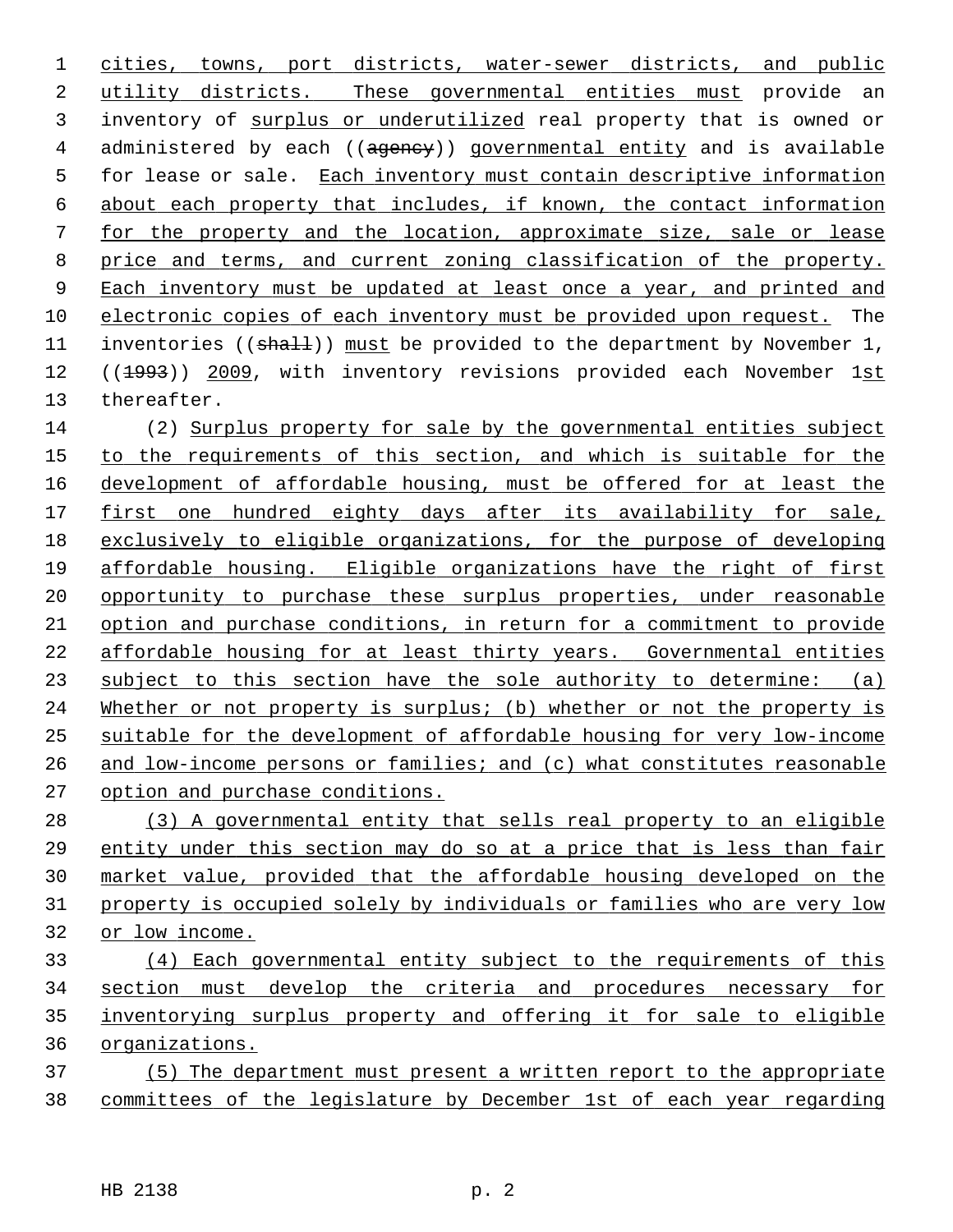the status of the surplus or underutilized real property inventory as required under this section, and which must include a comprehensive listing of all real property subject to the inventory during the preceding year.

 5 (6) Upon written request, the department shall provide a copy of 6 the inventory of state-owned and publicly owned lands and buildings to 7 parties interested in developing ((the sites)) property for affordable 8 housing.

9  $((+3)^{n})$   $(7)$  As used in this section:

10 (a) "Affordable housing" means residential housing that is rented 11 or owned by a person who qualifies as a very low-income, low-income, or 12 moderate-income household or who is from a special needs population, 13 and whose monthly housing costs, including utilities other than 14 telephone, do not exceed thirty percent of the household's monthly 15 income.

16 (b) "Very low-income household" means a single person, family, or 17 unrelated persons living together whose income is at or below fifty 18 percent of the median income, adjusted for household size, for the 19 county where the affordable housing is located.

20 (c) "Low-income household" means a single person, family, or 21 unrelated persons living together whose income is more than fifty 22 percent but is at or below eighty percent of the median income where 23 the affordable housing is located.

24 (d) "Moderate-income household" means a single person, family, or 25 unrelated persons living together whose income is more than eighty 26 percent but is at or below one hundred fifteen percent of the median 27 income where the affordable housing is located.

 (e) "Eligible organization" means any city, town, or county government, local housing authority, public development authority, community renewal agency, regional support network established under chapter 71.24 RCW, nonprofit community or neighborhood-based organization, federally recognized Indian tribe in the state of Washington, or regional or statewide nonprofit housing assistance organization, each having experience in the development of affordable 35 housing.

36 (f) "Real property" means land, buildings, or buildings and land.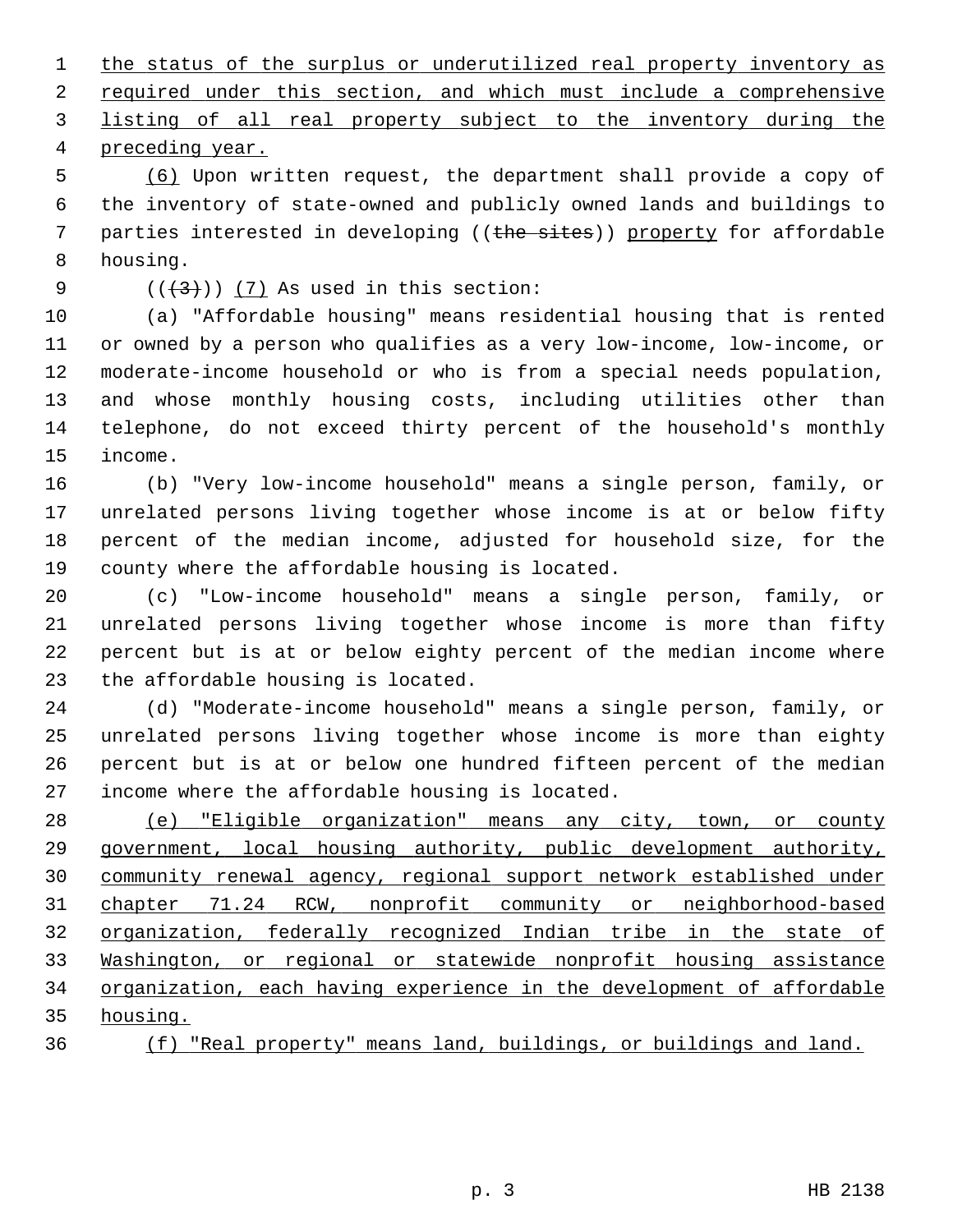1 **Sec. 2.** RCW 47.12.063 and 2006 c 17 s 2 are each amended to read 2 as follows:

 3 (1) It is the intent of the legislature to continue the 4 department's policy giving priority consideration to abutting property 5 owners in agricultural areas when disposing of property through its 6 surplus property program under this section. With respect to surplus 7 property in nonagricultural areas that is suitable for residential use, 8 the department shall give priority to selling the property to a public 9 entity or private nonprofit entity dedicated to the development of 10 affordable housing for very low-income, low-income, or moderate-income 11 households, consistent with the requirements of this section and RCW 12 43.63A.510.

13 (2) Whenever the department determines that any real property owned 14 by the state of Washington and under the jurisdiction of the department 15 is no longer required for transportation purposes and that it is in the 16 public interest to do so, the department may sell the property or 17 exchange it in full or part consideration for land or improvements or 18 for construction of improvements ((at fair market value to)). Except 19 as authorized in (j) of this subsection, the department must receive 20 fair market value for any such sale or exchange. The department may 21 engage in the sale or exchange of its surplus property with any of the 22 following governmental entities or persons:

23 (a) Any other state agency;

24 (b) The city or county in which the property is situated;

25 (c) Any other municipal corporation;

26 (d) Regional transit authorities created under chapter 81.112 RCW;

27 (e) The former owner of the property from whom the state acquired 28 title;

29 (f) In the case of residentially improved property, a tenant of the 30 department who has resided thereon for not less than six months and who 31 is not delinquent in paying rent to the state;

32 (g) Any abutting private owner but only after each other abutting 33 private owner (if any), as shown in the records of the county assessor, 34 is notified in writing of the proposed sale. If more than one abutting 35 private owner requests in writing the right to purchase the property 36 within fifteen days after receiving notice of the proposed sale, the 37 property shall be sold at public auction in the manner provided in RCW 38 47.12.283;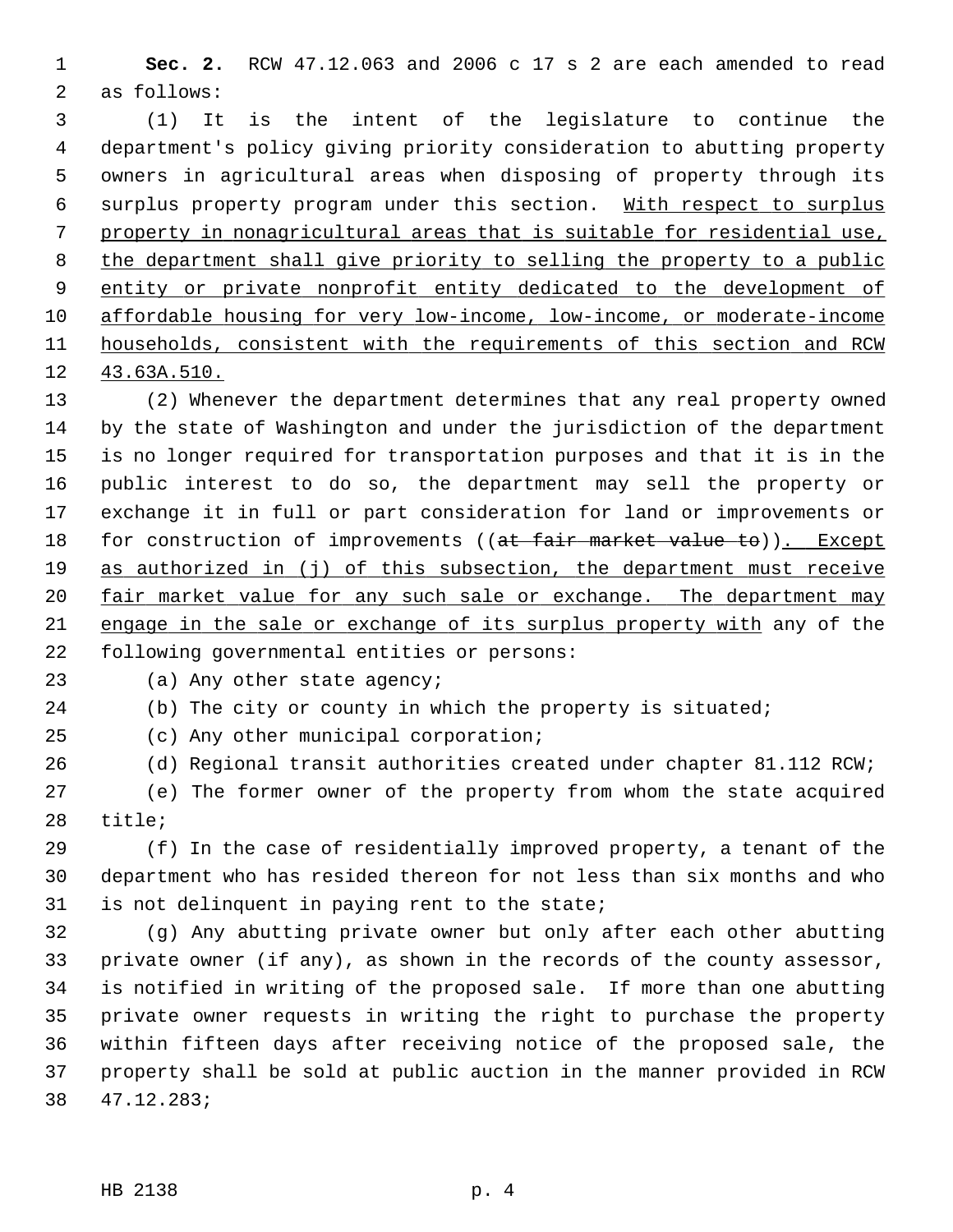1 (h) To any person through the solicitation of written bids through 2 public advertising in the manner prescribed by RCW 47.28.050;

 3 (i) To any other owner of real property required for transportation 4 purposes;

 5 (j) In the case of property suitable for residential use, any 6 nonprofit organization dedicated to providing affordable housing to 7 very low-income, low-income, and moderate-income households as defined 8 in RCW 43.63A.510 and is eligible to receive assistance through the 9 Washington housing trust fund created in chapter 43.185 RCW. The 10 department may sell or exchange the property for less than fair market 11 value under this subsection  $(2)(j)$  if the affordable housing to be 12 developed on the property is to be occupied exclusively by very low-13 income or low-income households as provided in RCW 43.63A.510; or

14 (k) A federally recognized Indian tribe within whose reservation 15 boundary the property is located.

16 (3) Sales to purchasers may at the department's option be for cash, 17 by real estate contract, or exchange of land or improvements. 18 Transactions involving the construction of improvements must be 19 conducted pursuant to chapter 47.28 RCW or Title 39 RCW, as applicable, 20 and must comply with all other applicable laws and rules.

21 (4) Conveyances made pursuant to this section shall be by deed 22 executed by the secretary of transportation and shall be duly 23 acknowledged.

24 (5) Unless otherwise provided, all moneys received pursuant to the 25 provisions of this section less any real estate broker commissions paid 26 pursuant to RCW 47.12.320 shall be deposited in the motor vehicle fund.

27 **Sec. 3.** RCW 47.12.064 and 1995 c 399 s 121 are each amended to 28 read as follows:

29 (1) In accordance with RCW 43.63A.510, the department shall 30 identify and catalog real property that is no longer required for 31 department purposes and is suitable for the development of affordable 32 housing for very low-income, low-income, and moderate-income households 33 as defined in RCW 43.63A.510. The inventory shall include the 34 location, approximate size, and current zoning classification of the 35 property. The department shall provide a copy of the inventory to the 36 department of community, trade, and economic development by November 1, 37 ((<del>1993</del>)) 2009, and every November 1st thereafter.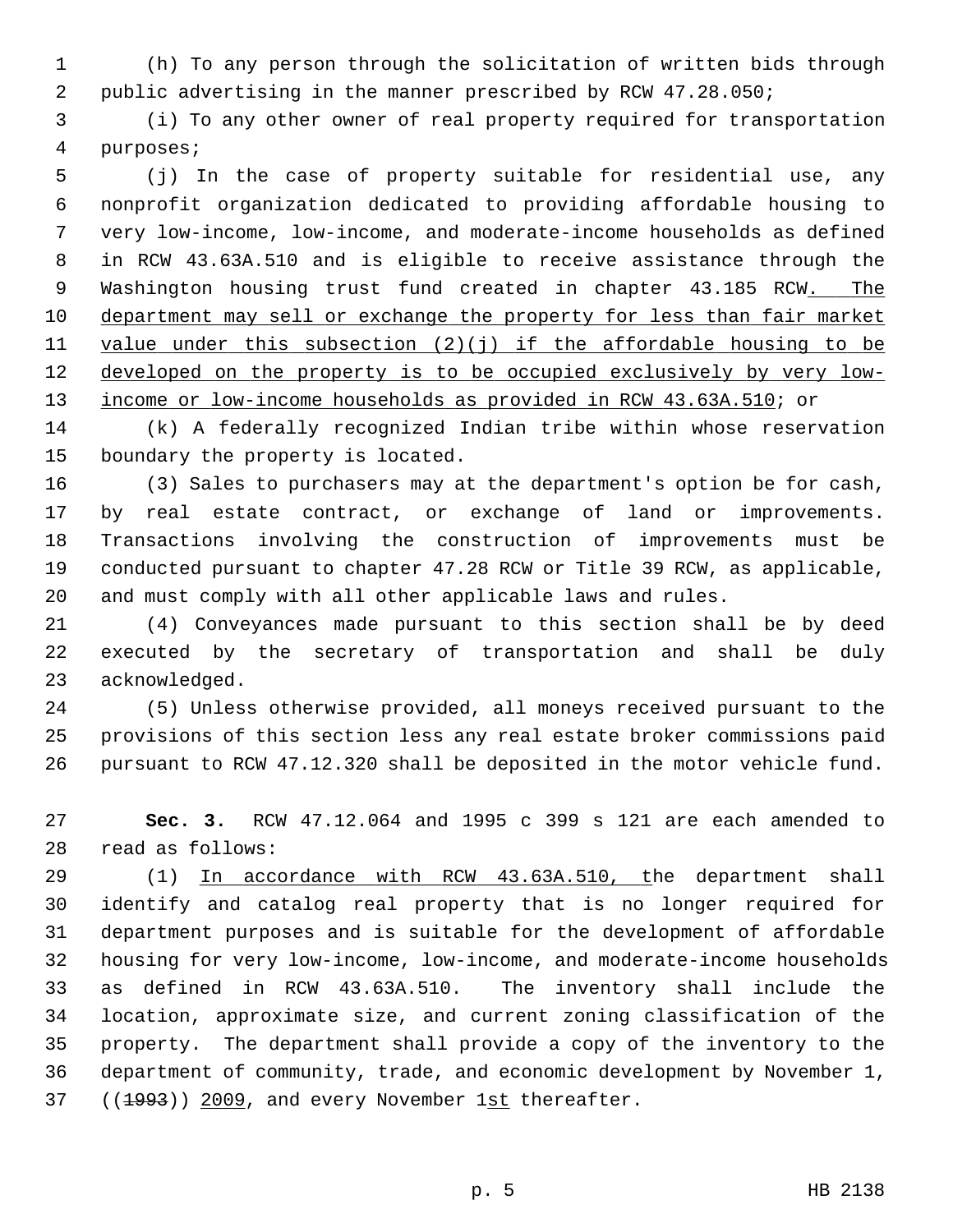1 (2) By November 1st of each year, beginning in ((1994)) 2010, the 2 department shall purge the inventory of real property of sites that are 3 no longer available for the development of affordable housing. The 4 department shall include an updated listing of real property that has 5 become available since the last update. As used in this section, "real 6 property" means buildings, land, or buildings and land.

 7 **Sec. 4.** RCW 53.08.090 and 1994 c 26 s 1 are each amended to read 8 as follows:

 9 (1) A port commission may, by resolution, authorize the managing 10 official of a port district to sell and convey port district property 11 of ten thousand dollars or less in value. The authority shall be in 12 force for not more than one calendar year from the date of resolution 13 and may be renewed from year to year. Prior to any such sale or 14 conveyance the managing official shall itemize and list the property to 15 be sold and make written certification to the commission that the 16 listed property is no longer needed for district purposes. Any large 17 block of the property having a value in excess of ten thousand dollars 18 shall not be broken down into components of ten thousand dollars or 19 less value and sold in the smaller components unless the smaller 20 components be sold by public competitive bid. A port district may sell 21 and convey any of its real or personal property valued at more than ten 22 thousand dollars when the port commission has, by resolution, declared 23 the property to be no longer needed for district purposes, but no 24 property which is a part of the comprehensive plan of improvement or 25 modification thereof shall be disposed of until the comprehensive plan 26 has been modified to find the property surplus to port needs. The 27 comprehensive plan shall be modified only after public notice and 28 hearing provided by RCW 53.20.010. All sales, transfers, or exchanges 29 of port district property under this section are subject to RCW 30 43.63A.510.

31 Nothing in this section shall be deemed to repeal or modify 32 procedures for property sales within industrial development districts 33 as set forth in chapter 53.25 RCW.

34 (2) The ten thousand dollar figures in subsection (1) of this 35 section shall be adjusted annually based upon the governmental price 36 index established by the department of revenue under RCW 82.14.200.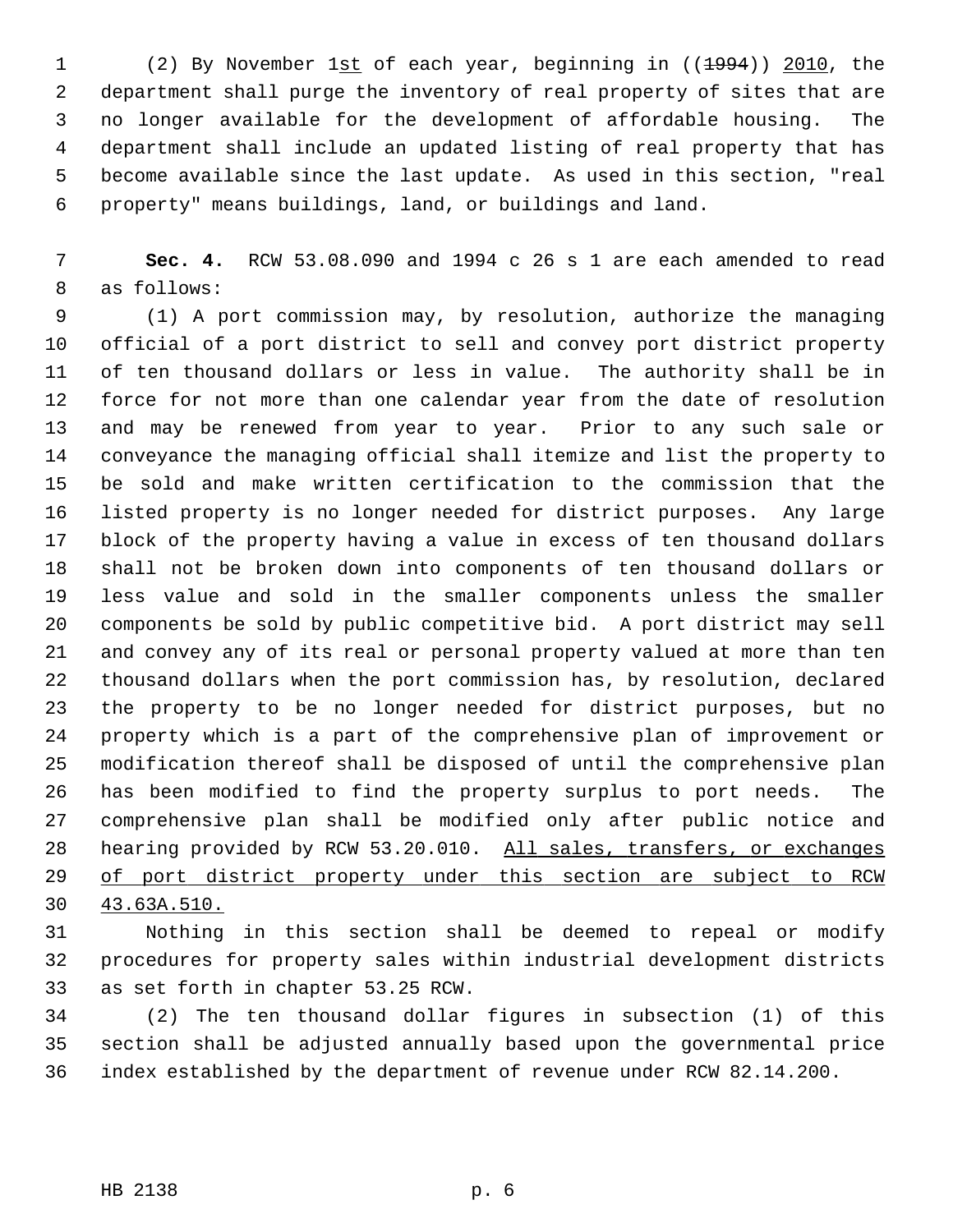(3) In selling, transferring, or otherwise disposing of surplus or underutilized property, a port district shall give priority to selling the property to a public or private entity dedicated to the development of affordable housing for very low-income, low-income, or moderate- income households, consistent with RCW 43.63A.510. A port district may sell or exchange the property for less than fair market value if the affordable housing to be developed on the property is to be occupied exclusively by very low-income or low-income households as provided in RCW 43.63A.510.

 (4) A port district shall identify and catalog real property that is no longer required for district purposes and is suitable for the development of affordable housing for very low-income, low-income, and moderate-income households as defined in RCW 43.63A.510. The inventory must include the location, approximate size, and current zoning classification of the property. The port district shall provide a copy of the inventory to the department of community, trade, and economic development by November 1, 2009, and every November 1st thereafter in accordance with the requirements of RCW 43.63A.510.

 (5) By November 1st of each year, beginning in 2010, the port district shall purge the inventory of real property of sites that are no longer available for the development of affordable housing. The port district shall include an updated listing of real property that 23 has become available since the last update. As used in this section, "real property" means buildings, land, or buildings and land.

 **Sec. 5.** RCW 43.20A.037 and 1995 c 399 s 65 are each amended to 26 read as follows:

27 (1) In accordance with RCW 43.63A.510, the department shall 28 identify and catalog real property that is no longer required for 29 department purposes and is suitable for the development of affordable 30 housing for very low-income, and moderate-income households as defined 31 in RCW 43.63A.510. The inventory shall include the location, 32 approximate size, and current zoning classification of the property. 33 The department shall provide a copy of the inventory to the department 34 of community, trade, and economic development by November 1, ((<del>1993</del>)) 2009, and every November 1st thereafter.

36 (2) By November 1st of each year, beginning in ((1994)) 2010, the 37 department shall purge the inventory of real property of sites that are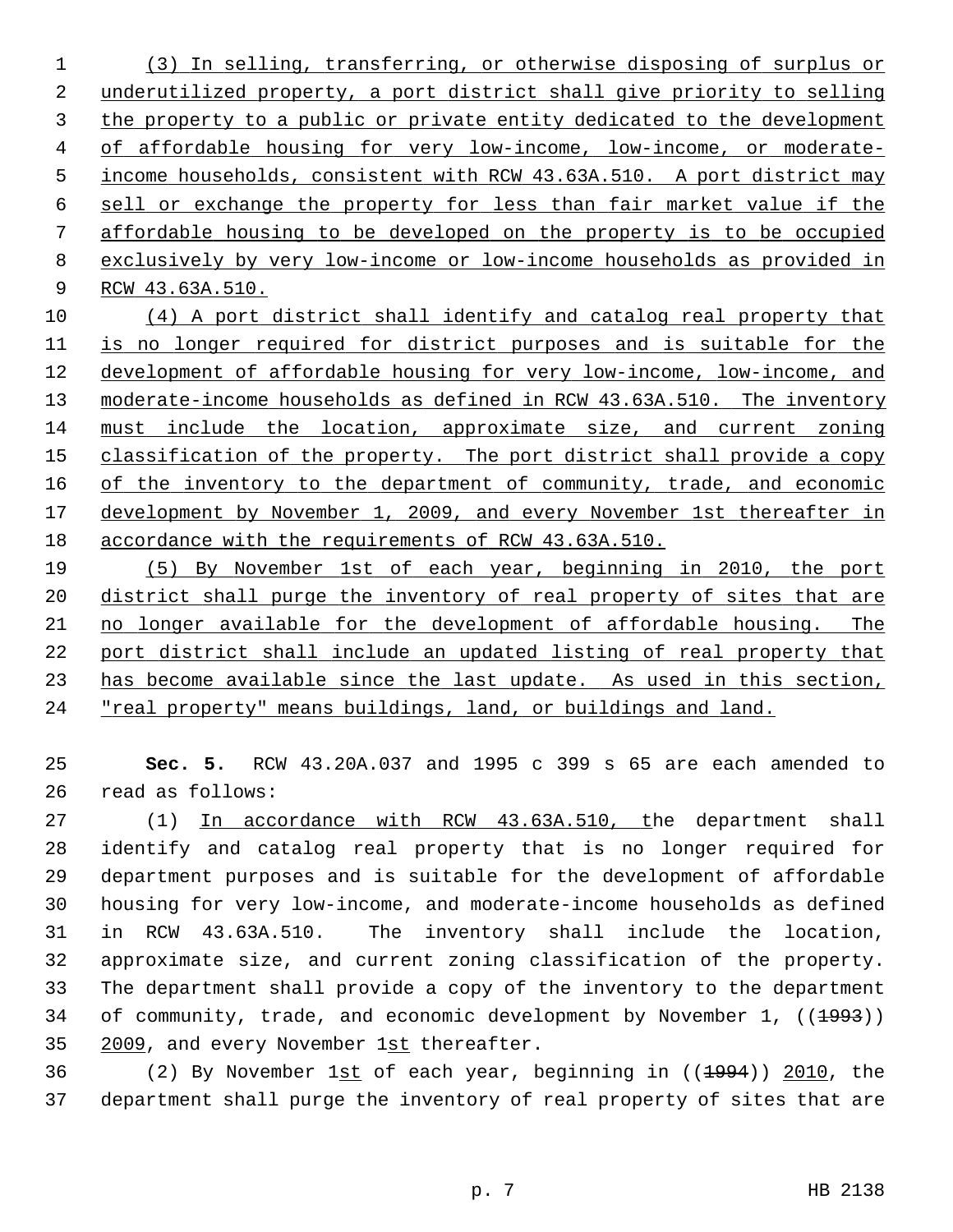1 no longer available for the development of affordable housing. The 2 department shall include an updated listing of real property that has 3 become available since the last update. As used in this section, "real 4 property" means buildings, land, or buildings and land.

 (3) In selling, transferring, or otherwise disposing of surplus or under utilized property, the department shall give priority to selling the property to a public or private entity dedicated to the development of affordable housing for very low-income, low-income, or moderate- income households, consistent with RCW 43.63A.510. The department may sell or exchange the property for less than fair market value if the affordable housing to be developed on the property is to be occupied exclusively by very low-income or low-income households as provided in RCW 43.63A.510.

14 **Sec. 6.** RCW 72.09.055 and 1995 c 399 s 202 are each amended to 15 read as follows:

16 (1) In accordance with RCW 43.63A.510, the department shall 17 identify and catalog real property that is no longer required for 18 department purposes and is suitable for the development of affordable 19 housing for very low-income, low-income, and moderate-income households 20 as defined in RCW 43.63A.510. The inventory shall include the 21 location, approximate size, and current zoning classification of the 22 property. The department shall provide a copy of the inventory to the 23 department of community, trade, and economic development by November 1, 24 ((1993)) 2009, and every November 1st thereafter.

25 (2) By November 1st of each year, beginning in ((<del>1994</del>)) 2010, the 26 department shall purge the inventory of real property of sites that are 27 no longer available for the development of affordable housing. The 28 department shall include an updated listing of real property that has 29 become available since the last update. As used in this section, "real 30 property" means buildings, land, or buildings and land.

 (3) In selling, transferring, or otherwise disposing of surplus or under utilized property, the department shall give priority to selling the property to a public or private entity dedicated to the development of affordable housing for very low-income, low-income, or moderate- income households, consistent with RCW 43.63A.510. The department may sell or exchange the property for less than fair market value if the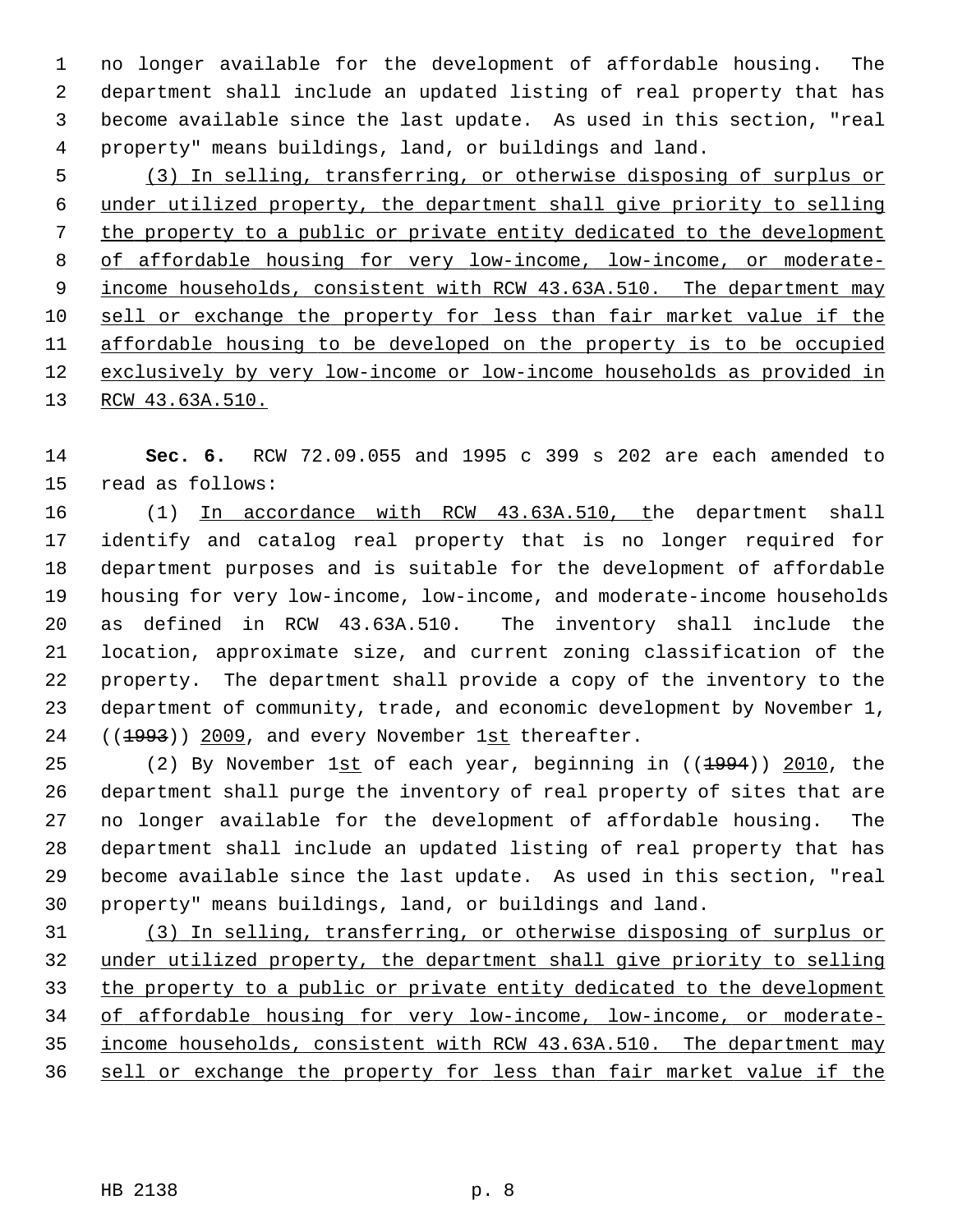1 affordable housing to be developed on the property is to be occupied 2 exclusively by very low-income or low-income households as provided in

3 RCW 43.63A.510.

 4 **Sec. 7.** RCW 43.19.19201 and 1995 c 399 s 64 are each amended to 5 read as follows:

 6 (1) In accordance with RCW 43.63A.510, the department of general 7 administration shall identify and catalog real property that is no 8 longer required for department purposes and is suitable for the 9 development of affordable housing for very low-income, low-income, and 10 moderate-income households as defined in RCW 43.63A.510. The inventory 11 shall include the location, approximate size, and current zoning 12 classification of the property. The department of general 13 administration shall provide a copy of the inventory to the department 14 of community, trade, and economic development by November 1, ((<del>1993</del>)) 15 2009, and every November 1st thereafter.

16 (2) By November 1st of each year, beginning in ((1994)) 2010, the 17 department of general administration shall purge the inventory of real 18 property of sites that are no longer available for the development of 19 affordable housing. The department shall include an updated listing of 20 real property that has become available since the last update. As used 21 in this section, "real property" means buildings, land, or buildings 22 and land.

 (3) In selling, transferring, or otherwise disposing of surplus or under utilized property, the department shall give priority to selling the property to a public or private entity dedicated to the development of affordable housing for very low-income, low-income, or moderate-27 income households, consistent with RCW 43.63A.510. The department may sell or exchange the property for less than fair market value if the affordable housing to be developed on the property is to be occupied exclusively by very low-income or low-income households as provided in RCW 43.63A.510.

32 **Sec. 8.** RCW 79A.05.170 and 1991 sp.s. c 13 s 23 are each amended 33 to read as follows: 34 (1) In selling, transferring, or otherwise disposing of surplus or 35 underutilized real property, the commission shall give priority to 36 selling the property to a public or private entity dedicated to the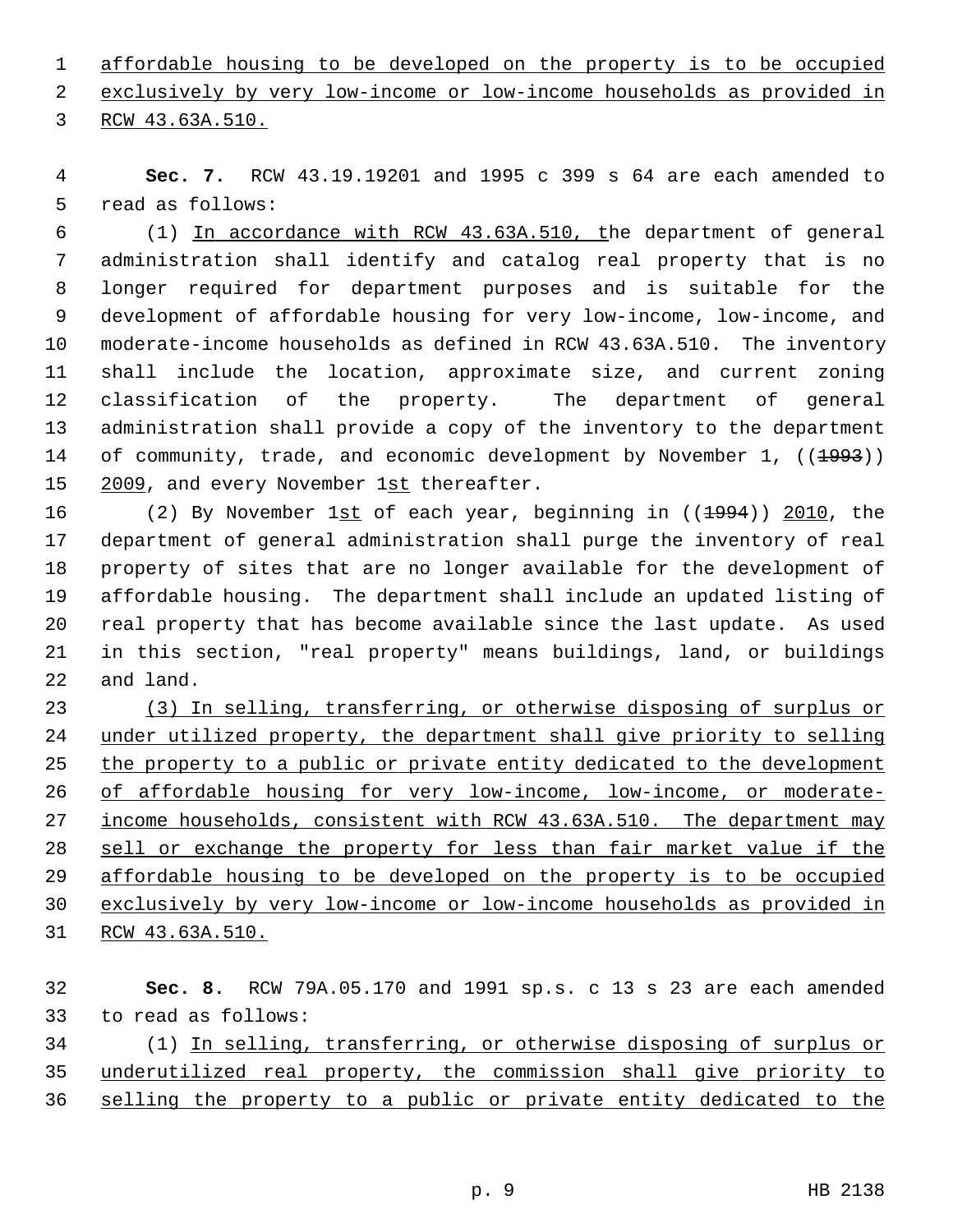development of affordable housing for very low-income, low-income, or moderate-income households, consistent with RCW 43.63A.510. The commission may sell or exchange the property for less than fair market value if the affordable housing to be developed on the property is to be occupied exclusively by very low-income or low-income households as provided in RCW 43.63A.510.

 7 (2) Except for those lands subject to RCW 43.63A.510, any lands 8 owned by the ((state parks and recreation)) commission, which are 9 determined to be surplus to the needs of the state for development for 10 state park purposes and which the commission proposes to deed to a 11 local government or other entity, shall be accompanied by a clause 12 requiring that if the land is not used for outdoor recreation purposes, 13 ownership of the land shall revert to the ((state parks and 14 recreation)) commission.

15 ( $((2)$  The state parks and recreation commission,)) (a) In cases 16 where land subject to such a reversionary clause is proposed for use or 17 disposal for purposes other than recreation, the commission shall 18 require that, if the land is surplus to the needs of the commission for 19 park purposes at the time the commission becomes aware of its proposed 20 use for nonrecreation purposes, the holder of the land or property 21 shall reimburse the commission for the release of the reversionary 22 interest in the land. The reimbursement shall be in the amount of the 23 fair market value of the reversionary interest as determined by a 24 qualified appraiser agreeable to the commission. Appraisal costs shall 25 be borne by the local entity which holds title to the land.

26 ( $(\frac{43}{1})$ ) (b) Any funds generated under a reimbursement under this 27 section shall be deposited in the parkland acquisition account which is 28 hereby created in the state treasury. Moneys in this account are to be 29 used solely for the purchase or acquisition of property for use as 30 state park property by the commission, as directed by the legislature; 31 all such funds shall be subject to legislative appropriation.

 (3) In accordance with RCW 43.63A.510, the commission shall identify and catalog real property that is no longer required for commission purposes and is suitable for the development of affordable housing for very low-income, low-income, and moderate-income households as defined in RCW 43.63A.510. The inventory must include the location, approximate size, and current zoning classification of the property. 38 The commission shall provide a copy of the inventory to the department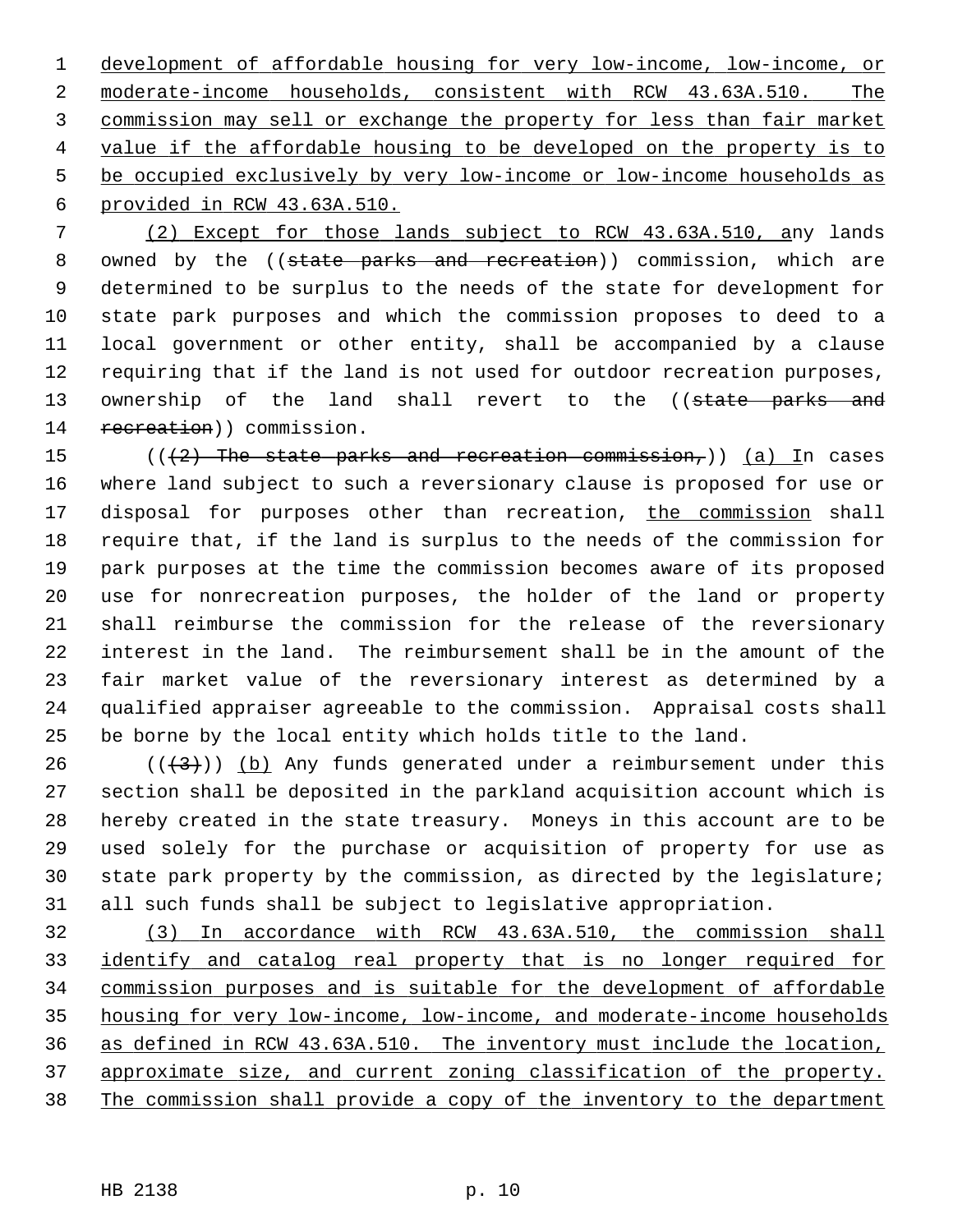of community, trade, and economic development by November 1, 2009, and every November 1st thereafter. By November 1st of each year, beginning in 2010, the commission shall purge the inventory of real property of sites that are no longer available for the development of affordable housing. The commission shall include an updated listing of real property that has become available since the last update. As used in this section, "real property" means buildings, land, or buildings and 8 land.

 9 **Sec. 9.** RCW 79A.05.175 and 2007 c 145 s 1 are each amended to read 10 as follows:

11 Except for those lands subject to RCW 43.63A.510 and 79A.05.170(1), 12 whenever the commission finds that any land under its control cannot 13 advantageously be used for park purposes, it is authorized to dispose 14 of such land by the method provided in this section or by the method 15 provided in RCW 79A.05.170. If such lands are school or other grant 16 lands, control thereof shall be relinquished by resolution of the 17 commission to the proper state officials. If such lands were acquired 18 under restrictive conveyances by which the state may hold them only so 19 long as they are used for park purposes, they may be returned to the 20 donor or grantors by the commission. All other such lands may be 21 either sold by the commission to the highest bidder or exchanged for 22 other lands of equal value by the commission, and all conveyance 23 documents shall be executed by the governor. All such exchanges shall 24 be accompanied by a transfer fee, to be set by the commission and paid 25 by the other party to the transfer; such fee shall be paid into the 26 parkland acquisition account established under RCW 79A.05.170. The 27 commission may accept sealed bids, electronic bids, or oral bids at 28 auction. Bids on all sales shall be solicited at least twenty days in 29 advance of the sale date by an advertisement appearing at least once a 30 week for two consecutive weeks in a newspaper of general circulation in 31 the county in which the land to be sold is located. If the commission 32 feels that no bid received adequately reflects the fair value of the 33 land to be sold, it may reject all bids, and may call for new bids. 34 All proceeds derived from the sale of such park property shall be paid 35 into the park land acquisition account. All land considered for 36 exchange shall be evaluated by the commission to determine its 37 adaptability to park usage. The equal value of all lands exchanged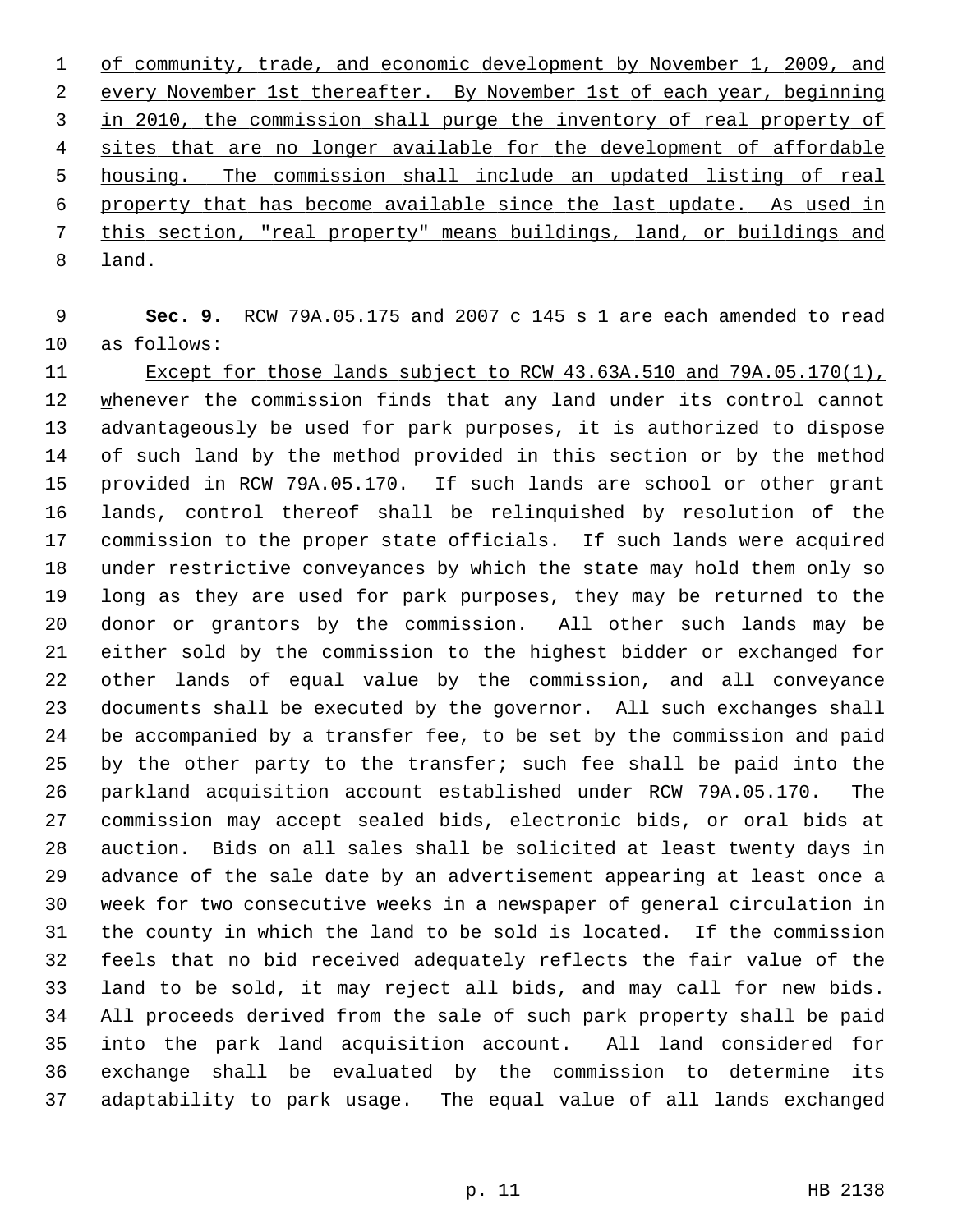1 shall first be determined by the appraisals to the satisfaction of the 2 commission. No sale or exchange of state park lands shall be made 3 without the unanimous consent of the commission.

 4 **Sec. 10.** RCW 36.34.137 and 1993 c 461 s 5 are each amended to read 5 as follows:

 6 (1) In selling, transferring, or otherwise disposing of surplus or underutilized real property, every county shall give priority to selling the property to a public or private entity dedicated to the development of affordable housing for very low-income, low-income, or moderate-income households, consistent with RCW 43.63A.510. A county may sell or exchange the property for less than fair market value if 12 the affordable housing to be developed on the property is to be occupied exclusively by very low-income or low-income households as provided in RCW 43.63A.510.

15 (2) In accordance with RCW 43.63A.510, every county shall identify 16 and catalog real property owned by the county that is no longer 17 required for its purposes and is suitable for the development of 18 affordable housing for very low-income, low-income, and moderate-income 19 households as defined in RCW 43.63A.510. The inventory shall include 20 the location, approximate size, and current zoning classification of 21 the property. Every county shall provide a copy of the inventory to 22 the department of community, trade, and economic development by 23 November 1, ((<del>1993</del>)) 2009, with inventory revisions each November 1st 24 thereafter.

25 ( $(\frac{2}{2})$ ) (3) By November 1st of each year, beginning in ( $(\frac{1994}{2})$ ) 26 2010, every county shall purge the inventory of real property of sites 27 that are no longer available for the development of affordable housing. 28 The inventory revision shall include an updated listing of real 29 property that has become available since the last update. As used in 30 this section, "real property" means buildings, land, or buildings and 31 land.

32 **Sec. 11.** RCW 35.21.687 and 1995 c 399 s 37 are each amended to 33 read as follows:

34 (1) In selling, transferring, or otherwise disposing of surplus or 35 underutilized real property, every city and town, including every code 36 city operating under Title 35A RCW, shall give priority to selling the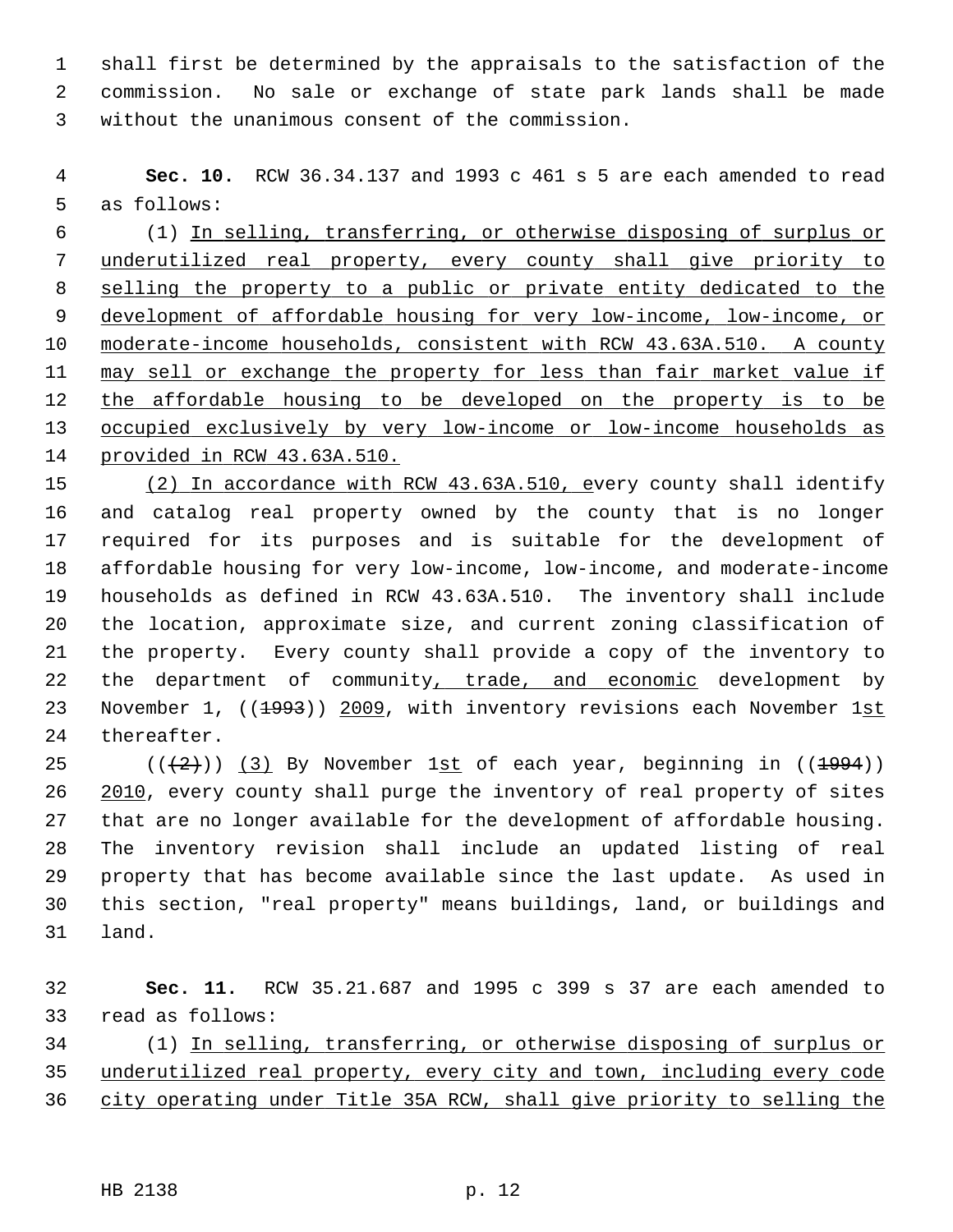property to a public or private entity dedicated to the development of affordable housing for very low-income, low-income, or moderate-income households, consistent with RCW 43.63A.510. A city, town, or code city may sell or exchange the property for less than fair market value if the affordable housing to be developed on the property is to be occupied exclusively by very low-income or low-income households as provided in RCW 43.63A.510.

 8 (2) In accordance with RCW 43.63A.510, every city and town, 9 including every code city operating under Title 35A RCW, shall identify 10 and catalog real property owned by the city or town that is no longer 11 required for its purposes and is suitable for the development of 12 affordable housing for very low-income, low-income, and moderate-income 13 households as defined in RCW 43.63A.510. The inventory shall include 14 the location, approximate size, and current zoning classification of 15 the property. Every city and town shall provide a copy of the 16 inventory to the department of community, trade, and economic 17 development by November 1, ((1993)) 2009, with inventory revisions each 18 November 1st thereafter.

19  $((+2)^{n})$  (3) By November 1st of each year, beginning in  $((+994))$ 20 2010, every city and town, including every code city operating under 21 Title 35A RCW, shall purge the inventory of real property of sites that 22 are no longer available for the development of affordable housing. The 23 inventory revision shall also contain a list of real property that has 24 become available since the last update. As used in this section, "real 25 property" means buildings, land, or buildings and land.

26 **Sec. 12.** RCW 79.11.005 and 2003 c 334 s 201 are each amended to 27 read as follows:

28 (1) Subject to RCW 43.63A.510, the department is authorized to sell 29 any real property not designated or acquired as state forest lands, but 30 acquired by the state, either in the name of the forest board, the 31 forestry board, or the division of forestry, for administrative sites, 32 lien foreclosures, or other purposes whenever it shall determine that 33 the lands are no longer or not necessary for public use.

34 (2) In selling, transferring, or otherwise disposing of surplus or underutilized real property, the department shall give priority to selling the property to a public or private entity dedicated to the development of affordable housing for very low-income, low-income, or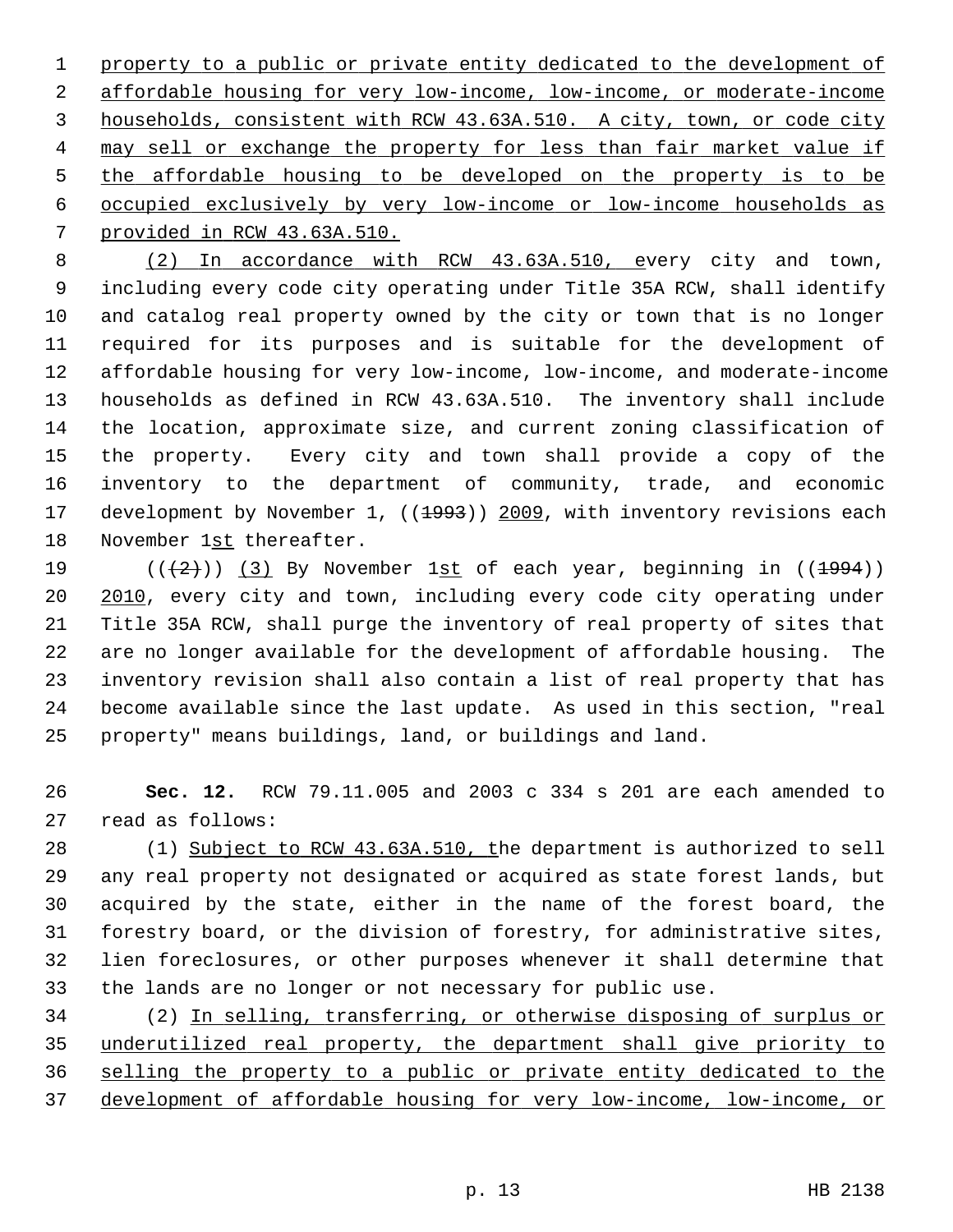moderate-income households, consistent with RCW 43.63A.510. The department may sell or exchange the property for less than fair market value if the affordable housing to be developed on the property is to be occupied exclusively by very low-income or low-income households as provided in RCW 43.63A.510.

 6 (3) Except as otherwise provided under RCW 43.63A.510, the sale may 7 be made after public notice to the highest bidder for such a price as 8 approved by the governor, but not less than the fair market value of 9 the real property, plus the value of improvements thereon. Any 10 instruments necessary to convey title must be executed by the governor 11 in a form approved by the attorney general.

12  $((+3))$   $(4)$  All amounts received from the sale must be credited to 13 the fund of the department of government that is responsible for the 14 acquisition and maintenance of the property sold.

 (5) In accordance with RCW 43.63A.510, the department shall identify and catalog real property owned by the county that is no longer required for its purposes and is suitable for the development of affordable housing for very low-income, low-income, and moderate-income households as defined in RCW 43.63A.510. The inventory must include the location, approximate size, and current zoning classification of 21 the property. The department shall provide a copy of the inventory to the department of community, trade, and economic development by November 1, 2009, with inventory revisions each November 1st thereafter.

 (6) By November 1st of each year, beginning in 2010, the department shall purge the inventory of real property of sites that are no longer 27 available for the development of affordable housing. The inventory revision must include an updated listing of real property that has become available since the last update. As used in this section, "real property" means buildings, land, or buildings and land.

31 **Sec. 13.** RCW 79.22.060 and 2003 c 334 s 221 are each amended to 32 read as follows:

33 (1) With the approval of the board and subject to RCW 43.63A.510, 34 the department may directly transfer or dispose of state forest lands 35 without public auction, if such lands consist of ten contiguous acres 36 or less, or have a value of twenty-five thousand dollars or less. Such 37 disposal may only occur in the following circumstances: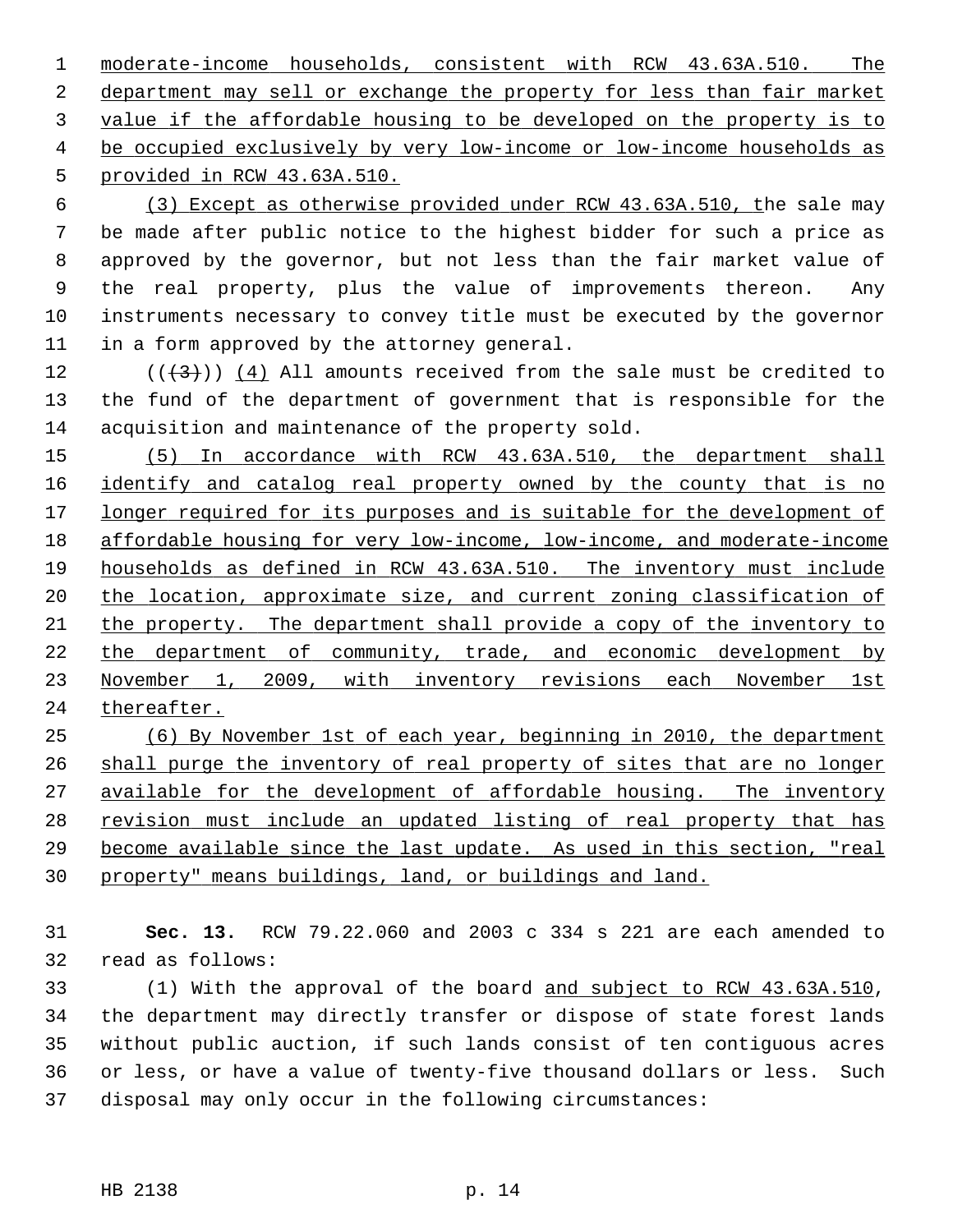- 
- 1 (a) Transfers in lieu of condemnation; and

2 (b) Transfers to resolve trespass and property ownership disputes.

 3 (2) Except as otherwise provided under RCW 43.63A.510 and 79.11.005(2), real property to be transferred or disposed of under this 5 section shall be transferred or disposed of only after appraisal and 6 for at least fair market value, and only if such transaction is in the 7 best interest of the state or affected trust.

 8 (3) The proceeds from real property transferred or disposed of 9 under this section shall be deposited into the park land trust 10 revolving fund and be solely used to buy replacement land within the 11 same county as the property transferred or disposed.

 (4) In selling, transferring, or otherwise disposing of surplus or underutilized property, the department shall give priority to selling the property to a public or private entity dedicated to the development of affordable housing for very low-income, low-income, or moderate- income households, consistent with RCW 43.63A.510. The department may sell or exchange the property for less than fair market value if the affordable housing to be developed on the property is to be occupied exclusively by very low-income or low-income households as provided in RCW 43.63A.510.

 (5) In accordance with RCW 43.63A.510, the department shall identify and catalog real property that is no longer required for department purposes and is suitable for the development of affordable housing for very low-income, low-income, and moderate-income households as defined in RCW 43.63A.510. The inventory must include the location, approximate size, and current zoning classification of the property. The department shall provide a copy of the inventory to the department of community, trade, and economic development by November 1, 2009, and every November 1st thereafter.

 (6) By November 1st of each year, beginning in 2010, the department shall purge the inventory of real property of sites that are no longer available for the development of affordable housing. The department shall include an updated listing of real property that has become available since the last update. As used in this section, "real property" means buildings, land, or buildings and land.

 **Sec. 14.** RCW 54.16.180 and 2008 c 198 s 5 are each amended to read 37 as follows: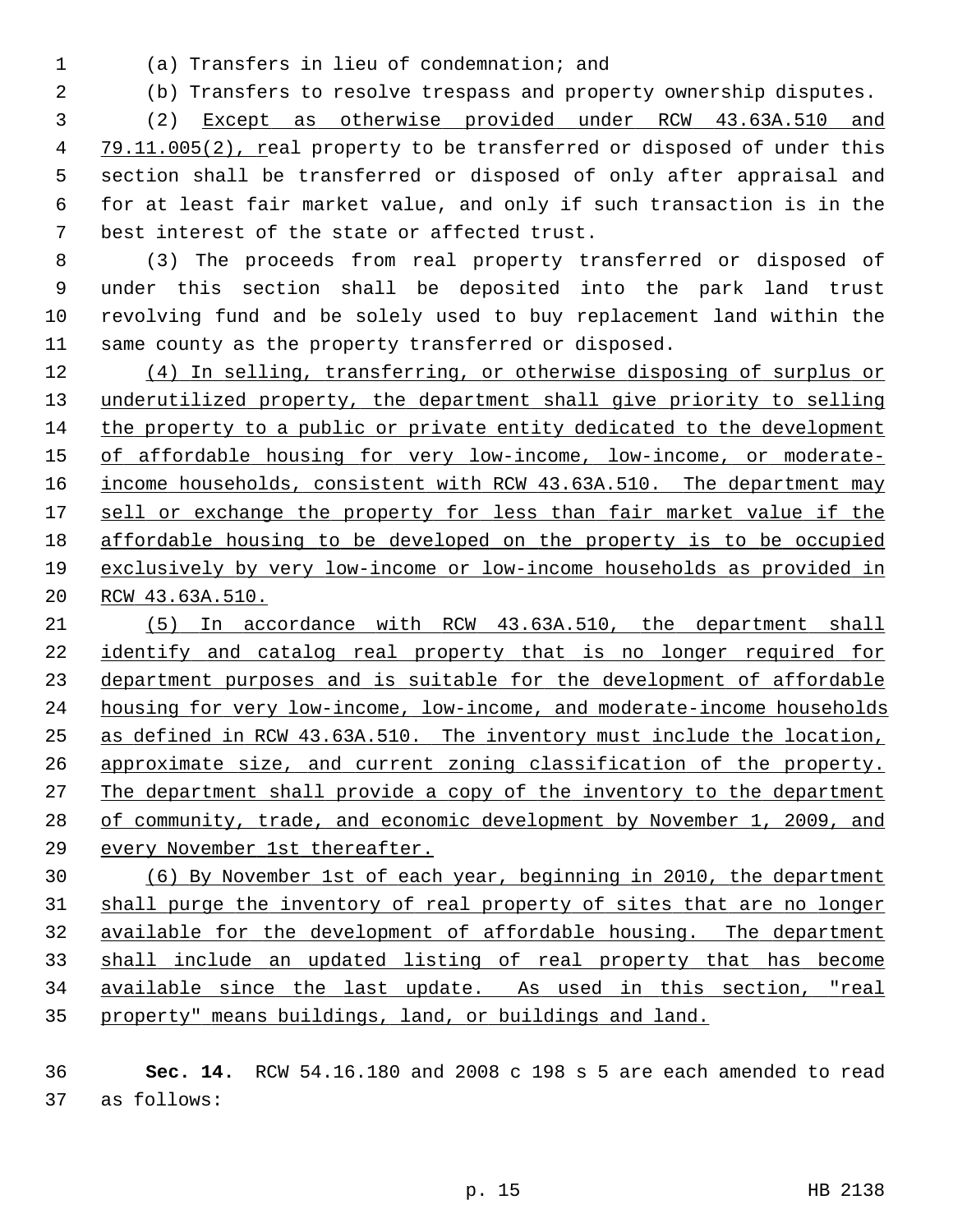1 (1) Subject to RCW 43.63A.510, a district may sell and convey, 2 lease, or otherwise dispose of all or any part of its works, plants, 3 systems, utilities and properties, after proceedings and approval by 4 the voters of the district, as provided for the lease or disposition of 5 like properties and facilities owned by cities and towns. The 6 affirmative vote of three-fifths of the voters voting at an election on 7 the question of approval of a proposed sale( $(\tau)$ ) shall be necessary to 8 authorize such a sale.

 9 (2) Subject to RCW 43.63A.510, a district may, without the approval 10 of the voters, sell, convey, lease, or otherwise dispose of all or any 11 part of the property owned by it that is located:

12 (a) Outside its boundaries, to another public utility district, 13 city, town or other municipal corporation; or

14 (b) Within or without its boundaries, which has become 15 unserviceable, inadequate, obsolete, worn out or unfit to be used in 16 the operations of the system and which is no longer necessary, material 17 to, and useful in such operations, to any person or public body.

18 (3) In selling, transferring, or otherwise disposing of surplus or underutilized property, a district shall give priority to selling the property to a public or private entity dedicated to the development of affordable housing for very low-income, low-income, or moderate-income households, consistent with RCW 43.63A.510. A district may sell or exchange the property for less than fair market value if the affordable housing to be developed on the property is to be occupied exclusively by very low-income or low-income households as provided in RCW 43.63A.510.

 (4) In accordance with RCW 43.63A.510, a district shall identify 28 and catalog real property that is no longer required for district purposes and is suitable for the development of affordable housing for very low-income, low-income, and moderate-income households as defined in RCW 43.63A.510. The inventory must include the location, approximate size, and current zoning classification of the property. The district shall provide a copy of the inventory to the department of community, trade, and economic development by November 1, 2009, and every November 1st thereafter. (5) By November 1st of each year, beginning in 2010, a district

37 shall purge the inventory of real property of sites that are no longer 38 available for the development of affordable housing. The department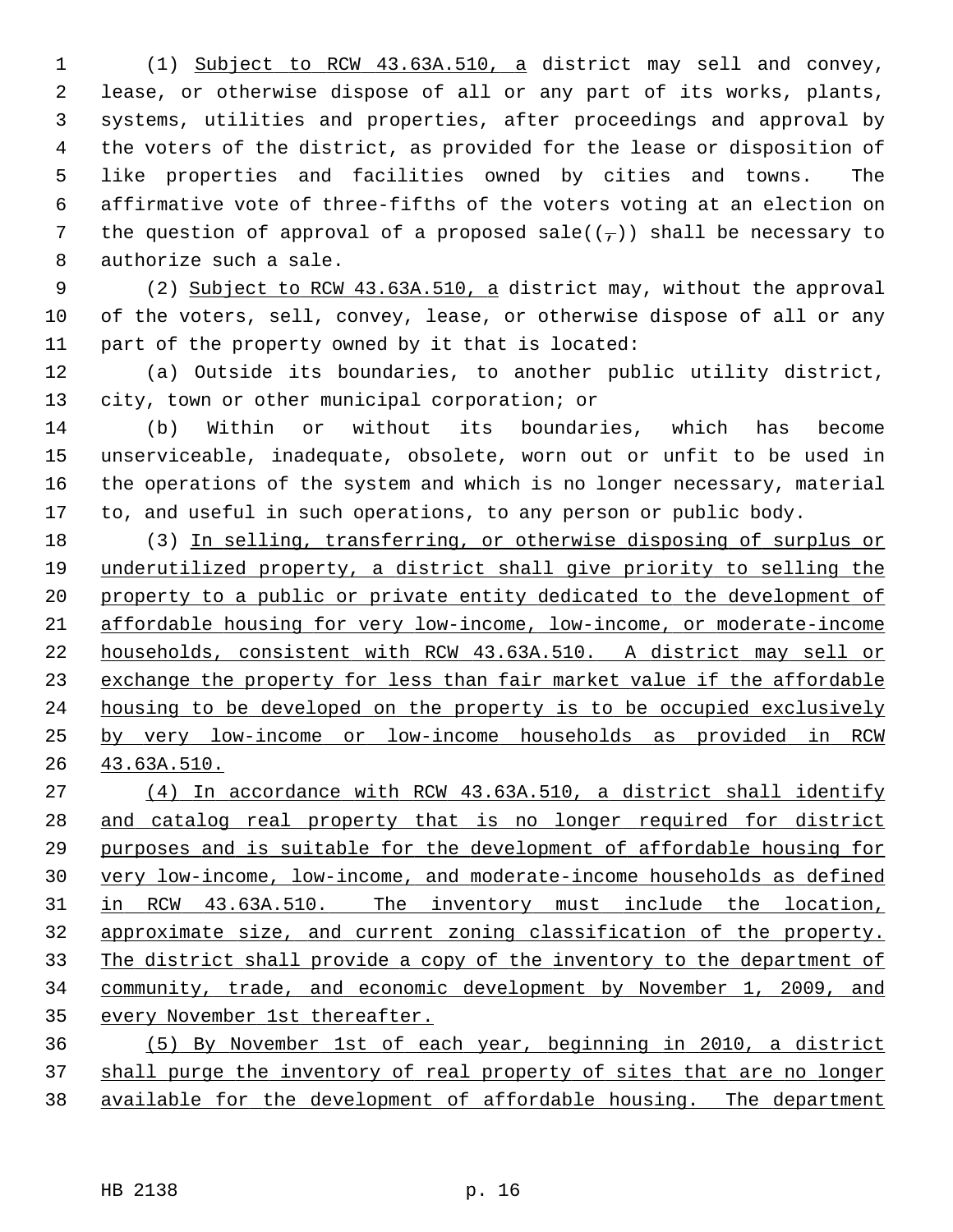1 shall include an updated listing of real property that has become 2 available since the last update. As used in this section, "real 3 property" means buildings, land, or buildings and land.

 4 (6) A district may sell, convey, lease or otherwise dispose of 5 items of equipment or materials to any other district, to any 6 cooperative, mutual, consumer-owned or investor-owned utility, to any 7 federal, state, or local government agency, to any contractor employed 8 by the district or any other district, utility, or agency, or any 9 customer of the district or of any other district or utility, from the 10 district's stores without voter approval or resolution of the 11 district's board, if such items of equipment or materials cannot 12 practicably be obtained on a timely basis from any other source, and 13 the amount received by the district in consideration for any such sale, 14 conveyance, lease, or other disposal of such items of equipment or 15 materials is not less than the district's cost to purchase such items 16 or the reasonable market value of equipment or materials.

17 ( $(\frac{4}{4})$ ) (7) A district located within a county with a population of 18 from one hundred twenty-five thousand to less than two hundred ten 19 thousand may sell and convey to a city of the first class, which owns 20 its own water system, all or any part of a water system owned by the 21 district where a portion of it is located within the boundaries of the 22 city, without approval of the voters, upon such terms and conditions as 23 the district shall determine.

24 ( $(\overline{5})$ ) (8) A district located in a county with a population of 25 from twelve thousand to less than eighteen thousand and bordered by the 26 Columbia river may, separately or in connection with the operation of 27 a water system, or as part of a plan for acquiring or constructing and 28 operating a water system, or in connection with the creation of another 29 or subsidiary local utility district, provide for the acquisition or 30 construction, additions or improvements to, or extensions of, and 31 operation of, a sewage system within the same service area as in the 32 judgment of the district commission is necessary or advisable to 33 eliminate or avoid any existing or potential danger to public health 34 due to lack of sewerage facilities or inadequacy of existing 35 facilities.

36  $((+6))$  (9) Subject to RCW 43.63A.510, a district located within a 37 county with a population of from one hundred twenty-five thousand to 38 less than two hundred ten thousand bordering on Puget Sound may sell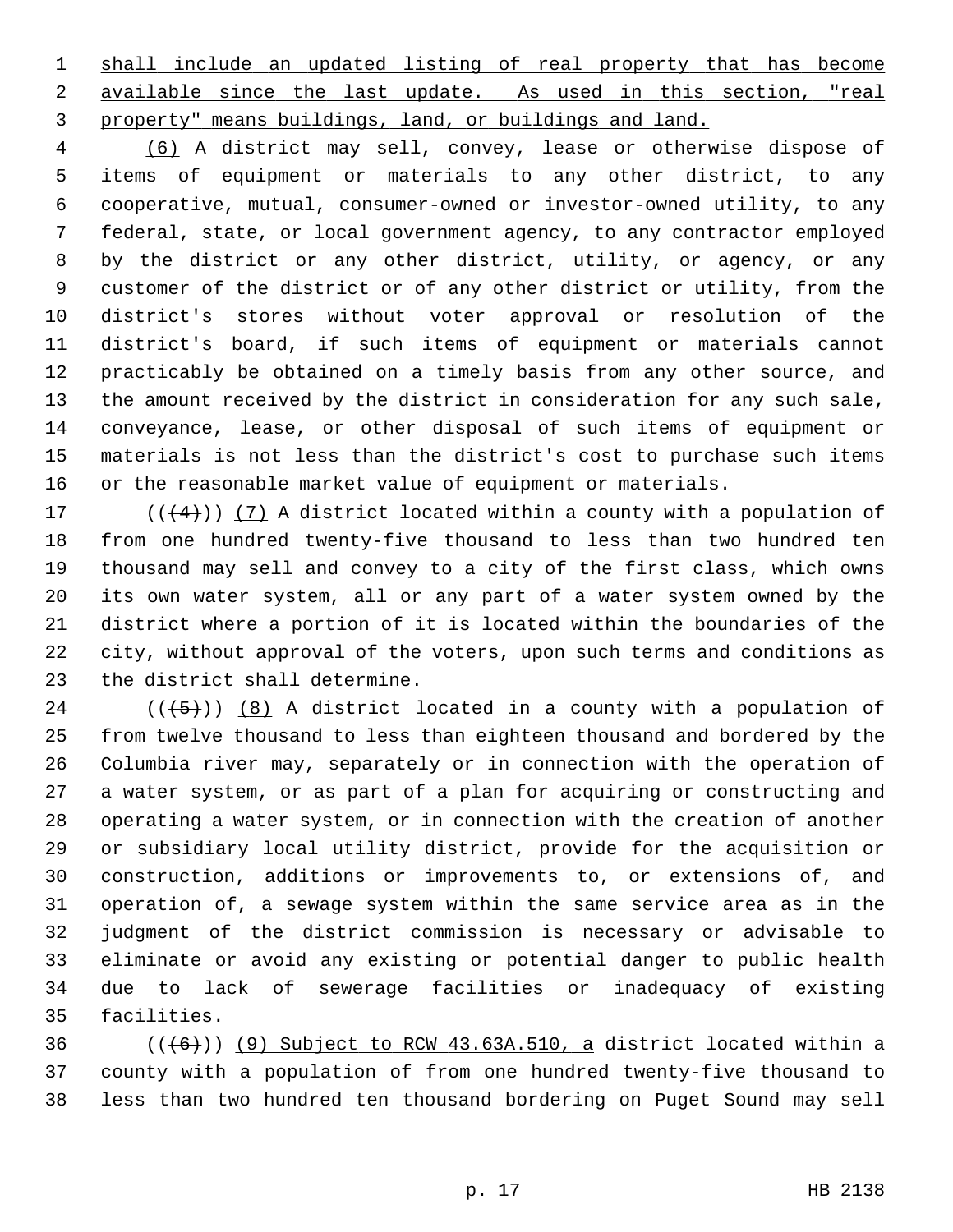1 and convey to any city or town with a population of less than ten 2 thousand all or any part of a water system owned by the district 3 without approval of the voters upon such terms and conditions as the 4 district shall determine.

5  $((+7))$   $(10)$  A district may sell and convey, lease, or otherwise 6 dispose of, to any person or entity without approval of the voters and 7 upon such terms and conditions as it determines, all or any part of an 8 electric generating project owned directly or indirectly by the 9 district, regardless of whether the project is completed, operable, or 10 operating, as long as:

11 (a) The project is or would be powered by an eligible renewable 12 resource as defined in RCW 19.285.030; and

13 (b) The district, or the separate legal entity in which the 14 district has an interest in the case of indirect ownership, has:

15 (i) The right to lease the project or to purchase all or any part 16 of the energy from the project during the period in which it does not 17 have a direct or indirect ownership interest in the project; and

18 (ii) An option to repurchase the project or part thereof sold, 19 conveyed, leased, or otherwise disposed of at or below fair market 20 value upon termination of the lease of the project or termination of 21 the right to purchase energy from the project.

22  $((\lbrace 8 \rbrace))$  (11) Districts are municipal corporations for the purposes 23 of this section. A commission shall be held to be the legislative 24 body, a president and secretary shall have the same powers and perform 25 the same duties as a mayor and city clerk, and the district resolutions 26 shall be held to be ordinances within the meaning of statutes governing 27 the sale, lease, or other disposal of public utilities owned by cities 28 and towns.

29 **Sec. 15.** RCW 57.08.016 and 1999 c 153 s 5 are each amended to read 30 as follows:

31 (1) There shall be no private sale of real property where the 32 appraised value exceeds the sum of two thousand five hundred dollars. 33 Subject to the provisions of subsection (2) of this section, no real 34 property of the district shall be sold for less than ninety percent of 35 the value thereof as established by a written appraisal made not more 36 than six months prior to the date of sale by three disinterested real 37 estate brokers licensed under the laws of the state or professionally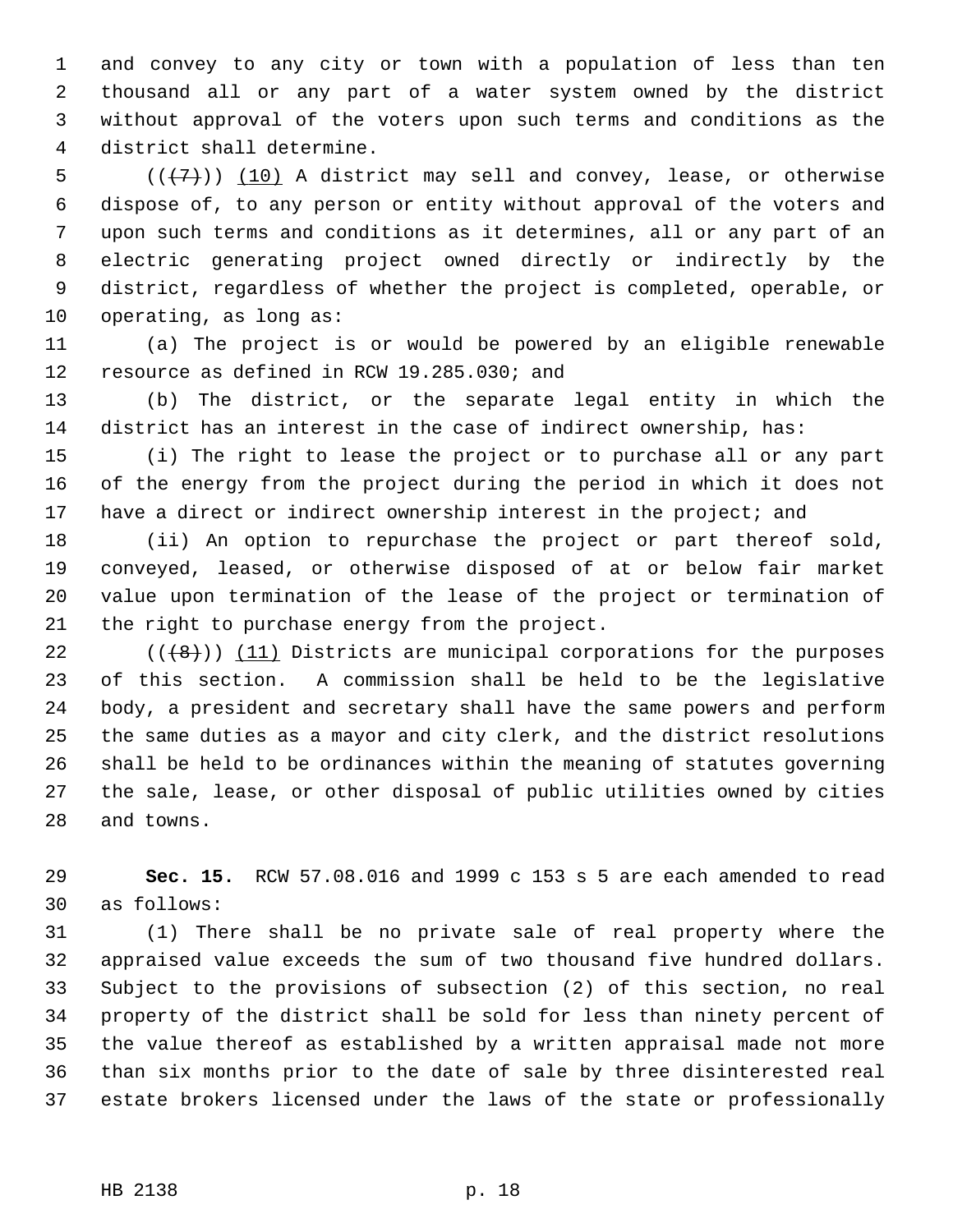1 designated real estate appraisers as defined in RCW 74.46.020. The 2 appraisal shall be signed by the appraisers and filed with the 3 secretary of the board of commissioners of the district, who shall keep 4 it at the office of the district open to public inspection. Any notice 5 of intention to sell real property of the district shall recite the 6 appraised value thereof.

 7 (2) Subject to RCW 43.63A.510, if no purchasers can be obtained for 8 the property at ninety percent or more of its appraised value after one 9 hundred twenty days of offering the property for sale, the board of 10 commissioners of the district may adopt a resolution stating that the 11 district has been unable to sell the property at the ninety percent 12 amount. The district then may sell the property at the highest price 13 it can obtain at public auction. A notice of intention to sell at 14 public auction shall be published once a week for two consecutive weeks 15 in a newspaper of general circulation in the district. The notice 16 shall describe the property, state the time and place at which it will 17 be offered for sale and the terms of sale, and shall call for bids, fix 18 the conditions thereof, and reserve the right to reject any and all 19 bids for good cause.

 (3) In selling, transferring, or otherwise disposing of surplus or underutilized property, a district shall give priority to selling the property to a public or private entity dedicated to the development of affordable housing for very low-income, low-income, or moderate-income households, consistent with RCW 43.63A.510. A district may sell or exchange the property for less than fair market value if the affordable housing to be developed on the property is to be occupied exclusively by very low-income or low-income households as provided in RCW 43.63A.510.

 (4) A district shall identify and catalog real property that is no longer required for district purposes and is suitable for the development of affordable housing for very low-income, low-income, and moderate-income households as defined in RCW 43.63A.510. The inventory must include the location, approximate size, and current zoning classification of the property. The district shall provide a copy of the inventory to the department of community, trade, and economic development by November 1, 2009, and every November 1st thereafter in accordance with the requirements of RCW 43.63A.510.